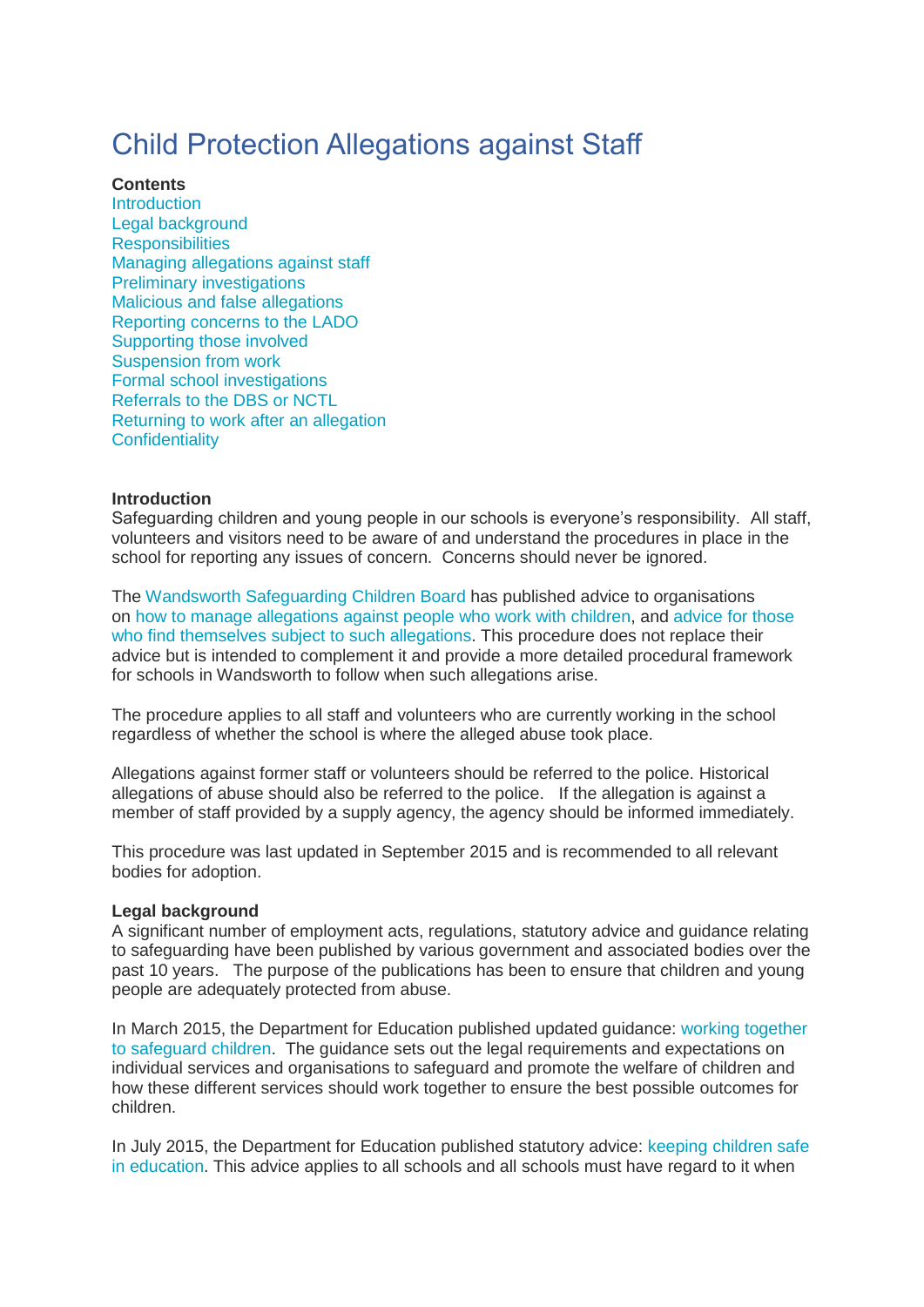carrying out their duty to promote and safeguard the welfare of children.

The advice defines 'safeguarding and promoting the welfare of children' as: *protecting children from maltreatment; preventing impairment of children's health or development; ensuring that children grow up in circumstances consistent with the provision of safe and effective care; and taking action to enable all children to have the best outcomes.*

#### **Responsibilities**

The local authority has a designated officer (the LADO) who is involved in the management and oversight of allegations against people that work with children in the borough.

The governing body is ultimately responsible for ensuring the safety of children and young people in the school. They must ensure that the policies, procedures and training in their school are effective and comply with the law. The governing body must also identify a member of the governing body (usually the chair) who will work with the LADO in the event of allegations arising against the head teacher.

The head teacher is responsible for ensuring that the school provides a safe environment in which children can learn and that all staff understand their safeguarding responsibilities and know how to raise concerns. The head teacher is responsible for ensuring that all staff receive adequate training and comply with child protection procedures. They are also responsible for liaising with the LADO in relation to any allegations arising against staff.

All schools should have an appointed safeguarding lead. This is normally a member of the school leadership team. The safeguarding lead should undergo child protection training at least every two years.

All school staff have a responsibility for safeguarding children and for identifying and take action if a child is thought to be at risk. The teacher [standards](https://www.gov.uk/government/publications/teachers-standards) 2012 require all teachers, including headteachers, to safeguard children's wellbeing and maintain public trust in the teaching profession as part of their professional duties. All staff should have regular child protection training.

#### **Managing allegations against staff**

Any adult working with children may at some point be the subject of an allegation that they have abused a child or put a child at risk. Such allegations can be distressing for everyone involved. Clear procedures provide a transparent and consistent child-centred approach to investigating concerns and identifying appropriate action, whilst ensuring that those facing allegations are adequately supported.

Allegations may come to light in a variety of ways. For example, a child may disclose concerns personally, a parent or carer may raise concerns, a member of staff or a visitor may witness something of concern. It is important that all concerns are considered objectively.

If staff members have concerns about another staff member then this should be referred to the head teacher. Where there are concerns about the headteacher this should be referred to the chair of governors (or relevant committee).

Unless it is apparent that the individual reporting the allegation has been mistaken or misinterpreted what they saw/heard, then the allegation must be reported to the LADO.

#### **Preliminary investigations**

The first step is to identify whether any immediate intervention is required to safeguard the child. In some situations the allegation will be so serious that an immediate referral to social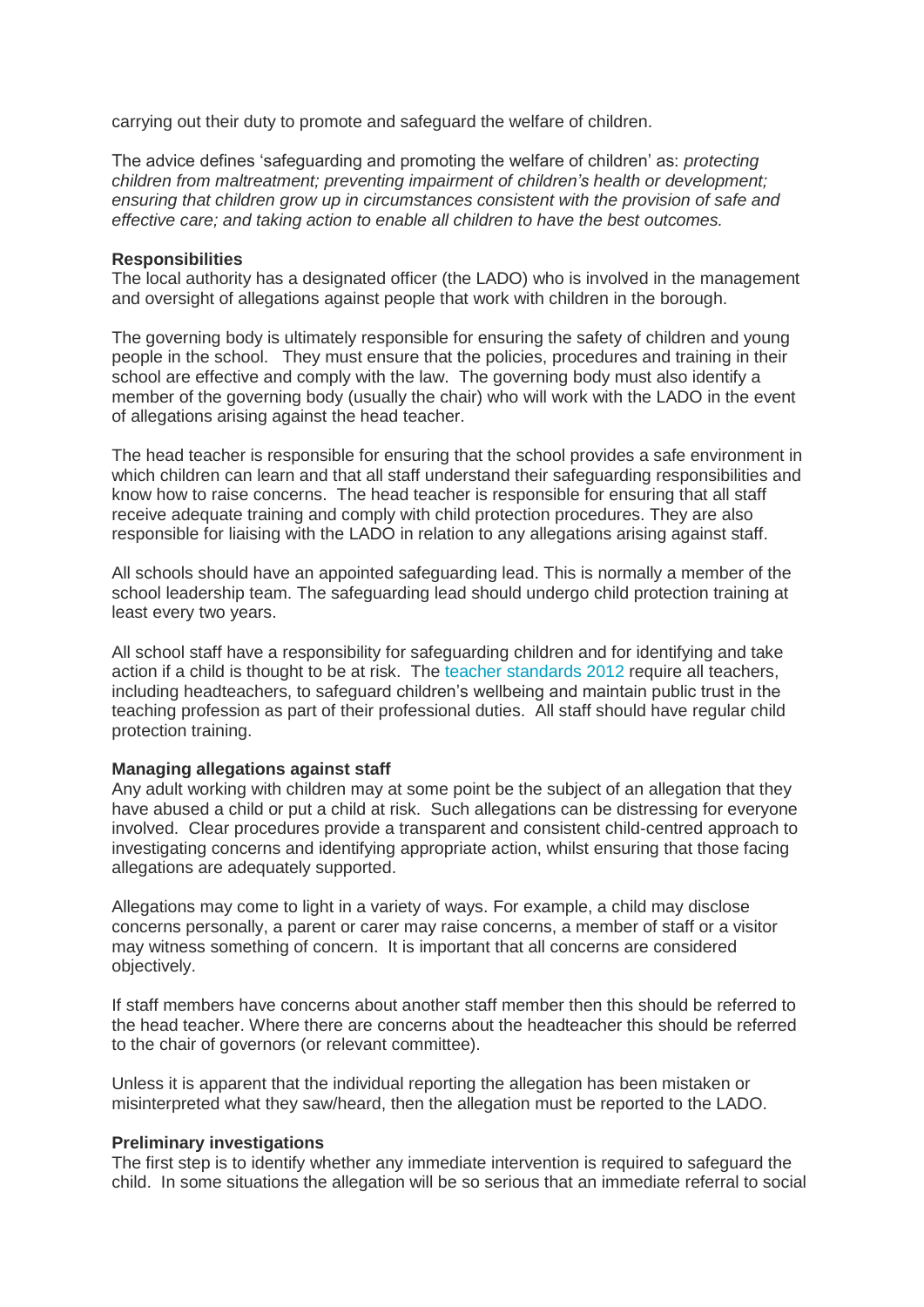services and/or the police is required. The school should inform the LADO of all allegations that meet this criterion so that the LADO can make the referral on behalf of the school.

In other cases, a preliminary investigation may be required to establish whether there is any potential substance to the allegation. The head teacher will determine who will be appointed to undertake this. The head teacher or appointed person will take steps to establish the full facts of the allegation without unreasonable delay. This may involve asking questions of the person making the allegations, the child, witnesses and/or the individual against whom the allegation is made; checking timetables or CCTV; seeking medical attention for the child; and/or asking for written statements. It may not always be appropriate to discuss the allegation with the accused person at this stage. What is needed in each case will be determined by the individual circumstances and further advice may be sought from the schools human [resources](https://info.wandsworth.gov.uk/Schools/HR/Contact-Us/Contact-Schools-HR) advisers. Steps should be taken by the school to secure any available evidence and maintain confidentiality.

The following definitions should be used when determining the outcome of the preliminary investigation:

- **Substantiated**: there is sufficient evidence to prove the allegation;
- **Malicious**: there is sufficient evidence to disprove the allegation and there has been a deliberate act to deceive;
- **False**: there is sufficient evidence to disprove the allegation;
- **Unsubstantiated**: there is insufficient evidence to either prove or disprove the allegation. The term, therefore, does not imply guilt or innocence.

# **Malicious and false allegations**

Where it is concluded either by the LADO or as a result of an internal investigation that there is insufficient evidence to substantiate an allegation, the matter may need to be referred to children's social care to determine whether the child is in need of services. The school should consult the LADO in these circumstances.

If an allegation is made in good faith, but it is not upheld or confirmed by subsequent investigation, no action will be taken against the individual that reported the concern. If however a member of staff is found to have made a malicious allegation, or acted for personal gain, they may be subject to disciplinary action under the school's disciplinary code.

# **Reporting concerns to the LADO**

The purpose of reporting a concern to the LADO is to enable an initial discussion about the allegation and agree on a course of action. The LADO will require all relevant information from the school, including any notes of meetings or conversations or witness statements relating to the allegation.

The minimum information to be provided to the LADO is:

- Name, address and date of birth of the child/children
- Name of the parents or carers of the child/children
- Name, address, date of birth, job title and length of service of the member(s) of staff against whom the allegation is made
- Details of the allegation
- Any notes or written statements from members of staff or others involved, including any witnesses

Having reviewed the information provided, the LADO will determine whether any further action is required. If the allegation is not demonstrably false or unfounded and there is cause to suspect a child is suffering or likely to suffer significant harm, a strategy discussion will be convened. This is a multi-agency meeting led by the LADO or their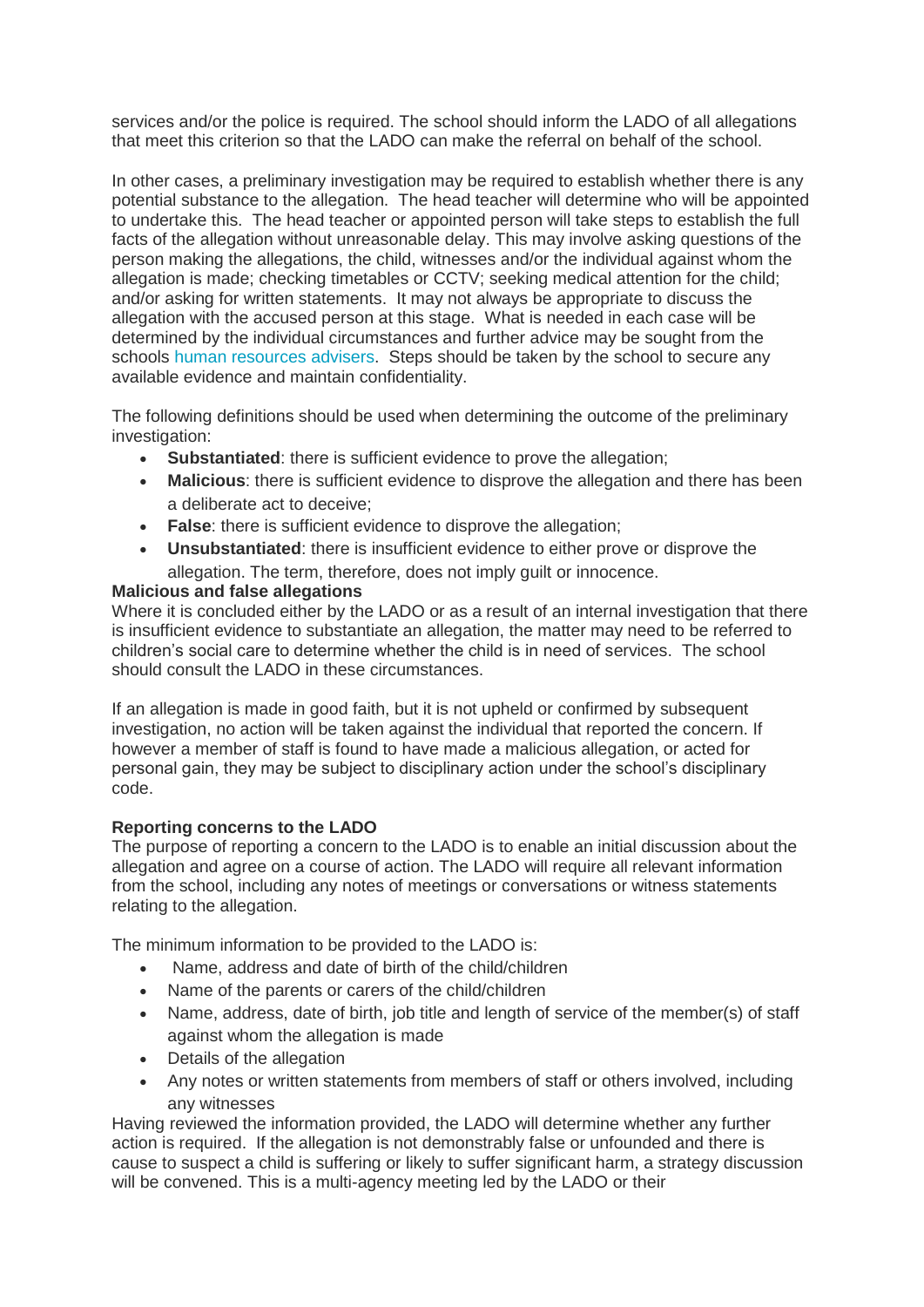representative. The schools human resources adviser should attend such meetings to provide advice to the school, and to ensure the authority is adequately represented in relation to community schools. The purpose of the strategy discussion is to share all relevant information and determine whether an investigation needs to be conducted by:

- The police (for potential criminal offences)
- Children's social services, and/or
- The school

Or whether some other action is appropriate, for example the provision of training to relevant staff.

## **Supporting those involved**

Children's social services and the LADO will advise the school on appropriate support for the child and their family.

The school also has a duty of care to staff. If the school participates in an employee assistance programme or counselling scheme, details should be provided to all staff involved. All those involved should be advised of the need to maintain confidentiality.

The individual facing allegations must be informed of the allegations and be told what action will be taken. The individual should be kept up to date with progress by the head teacher or appointed officer. They should be advised to contact their trade union representative or staff side secretary, or an independent colleague, for support. The individual may wish to speak with their GP and/or a referral to the school's occupational health adviser may be appropriate in some circumstances.

# **Suspension from work**

Suspension should not be the default position when an allegation is made; an individual should be suspended only if there is no reasonable alternative. Community schools must consult with the local authority, through the human resources team, before auctioning a suspension. Other schools are strongly recommended to take advice from their human resources advisers.

Suspension may only be authorised by the head teacher after consultation with the chair of the governing body and a suspension may only be ended with the agreement of the governing body. The chair of the governing body should be given only the outline of the allegation in case they are required to attend a formal hearing under other procedures at a later date.

Suspension is a neutral act, with the purpose of protecting the individuals concerned and/or any investigation process.

Alternatives to suspension could include a move to alternative duties, a move to a different location, increasing supervision, or moving the child/children to another class. Suspension will always be considered if:

- There is cause to suspect a child is at risk of significant harm
- The allegation warrants a police investigation
- The allegation amounts to potential gross misconduct or some other substantial reason serious enough to be grounds for dismissal
- Or if there is a statutory restriction imposed, for example a barring order.

Any suspension must be confirmed in writing.

#### **Formal school investigations**

Where there is sufficient evidence to warrant an investigation into allegations of potential